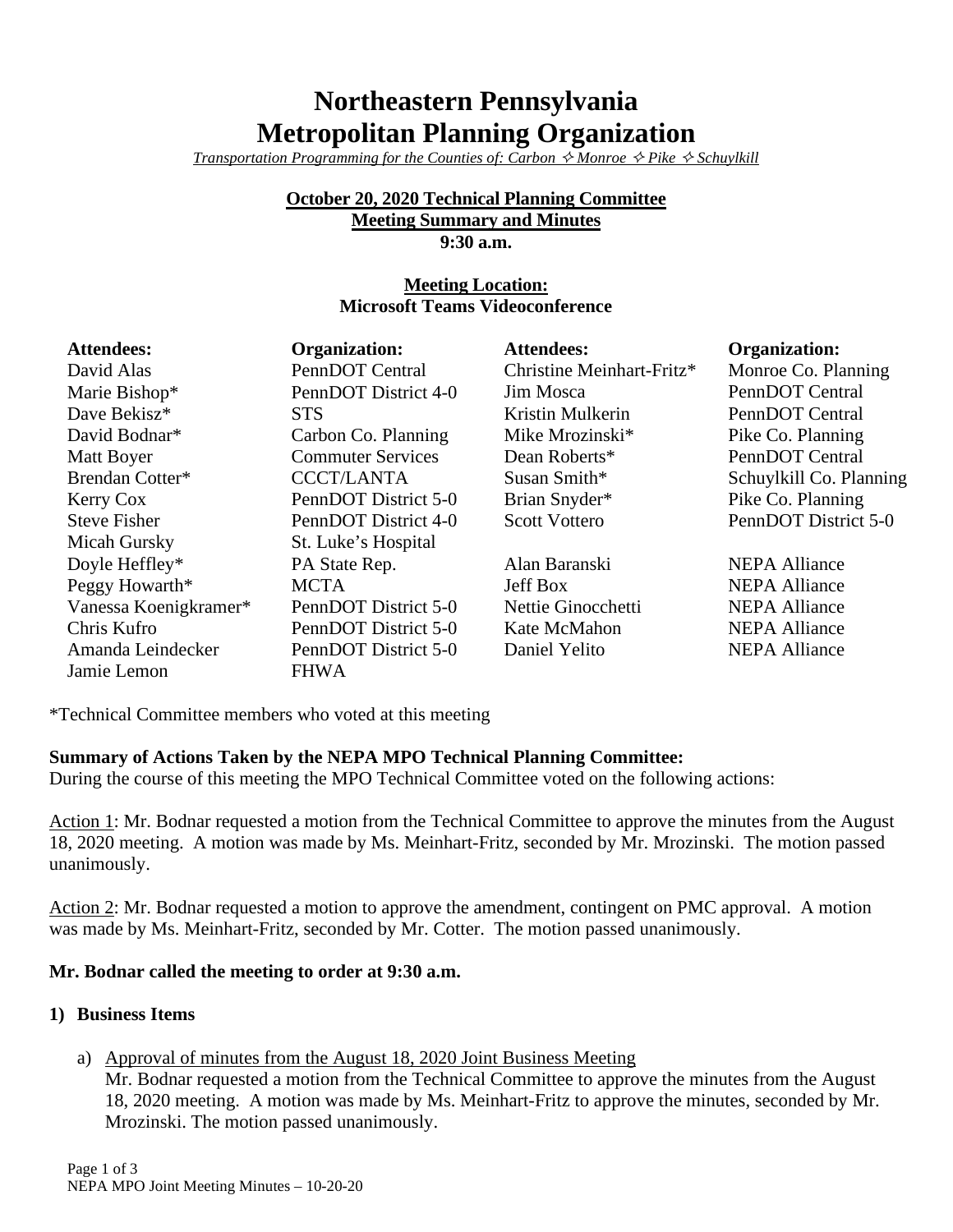### **2) TIP Amendments and Administrative Actions**

### a) District 4-0 and 5-0 2019-2022 TIP Amendments and Administrative Actions

Information was included in the meeting packet which highlighted administrative actions on the 2019 TIP for District 5-0. Ms. Koenigkramer stated that the actions were to finish out the 2019 TIP and address changes in let dates, etc. Mr. Fisher stated that District 4-0 had a few actions to close out the 2019 TIP and they were for similar reasons.

Ms. Koenigkramer highlighted actions on the 2021 TIP for District 5-0.

Action 1- 447 over Goose Pond Road- reduce to revised estimate and advance for anticipated December let. The source is the construction phase of 715 over McMichaels Creek II which was aligned with anticipated need. Amendment 1- 209/115 Intersection Improvements- Phase 2- add construction phase to the 2021 TIP. The project was anticipated to be let on the 2019 TIP but was delayed by ROW issues and COVID restrictions. The sources are 443 Roadway Improvements, SR 715/611 Intersection, St. Clair to Frackville Recon., 309 Resurf. Lofty Hill to McAdoo and 924 over 4030, RR and Mahanoy Creek.

Ms. Koenigkramer stated that the amendment is scheduled to go before PMC for approval later this month. Ms. Smith asked about the funding from the SR 61- St. Clair to Frackville project and whether the shifts will affect the project. Ms. Koenigkramer stated that they were able to obligate funding for the project on the 2019 TIP because they received environmental clearance. They included funding on the 2021 TIP in case the project was delayed. The utility and construction phases of the project are funded on the 2021 TIP.

Mr. Bodnar requested a motion to approve the amendment, contingent on PMC approval. A motion was made by Ms. Meinhart-Fritz, seconded by Mr. Cotter. The motion passed unanimously.

Mr. Baranski stated that the 2021 TIP went into effect on October 1. FHWA approved the 2021 Statewide Transportation Improvement Program (STIP) and provided an after action letter to PennDOT. FHWA did not have any corrective actions, only recommendations and commendations.

b) Transit Amendments and Administrative Actions None.

### **3) Transportation Planning & Programs**

a) Current Project Status

Ms. Bishop provided an update on Major/Interstate projects in District 4-0. Mr. Mrozinski raised concerns about the two bridges in Milford that are scheduled for construction in the same year and wanted to make sure that coordination occurs. He suggested that a PennDOT Connects meeting with the interested parties would be a good idea to hear concerns about the impacts of the projects.

Mr. Vottero provided an update on Major/Interstate projects in District 5-0.

### b) District 5-0 Personnel Changes

Mr. Kufro stated that there are some temporary staffing changes at the district. Ken McClain, the District Executive for District 6 has been temporarily assigned to Central Office to lead an alternative funding task force. Mike Rebert was asked to take over as acting DE for District 6 until June 2021. As a result,